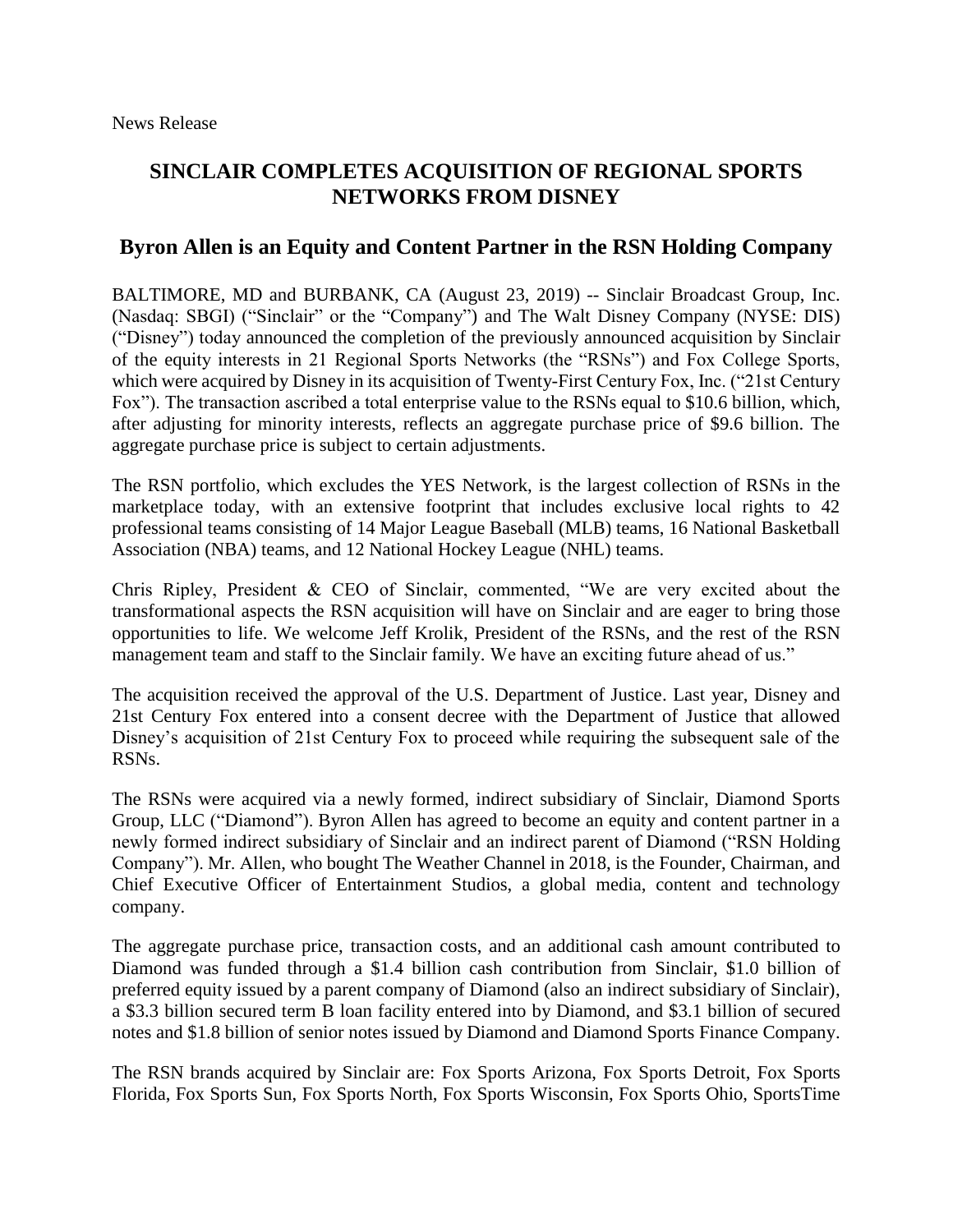Ohio, Fox Sports South, Fox Sports Carolina, Fox Sports Tennessee, Fox Sports Southeast, Fox Sports Southwest, Fox Sports Oklahoma, Fox Sports New Orleans, Fox Sports Midwest, Fox Sports Kansas City, Fox Sports Indiana, Fox Sports San Diego, Fox Sports West, and Prime Ticket. Also included in the acquisition is Fox College Sports.

#### **About Sinclair Broadcast Group, Inc.**

Sinclair is a diversified media company and leading provider of local sports and news. The Company owns and/or operates 22 regional sports network brands; owns, operates and/or provides services to 191 television stations in 89 markets; is a leading local news provider in the country; owns multiple national networks; and has TV stations affiliated with all the major broadcast networks. Sinclair's content is delivered via multiple-platforms, including over-the-air, multichannel video program distributors, and digital platforms. The Company regularly uses its website as a key source of Company information which can be accessed at [www.sbgi.net.](https://urldefense.proofpoint.com/v2/url?u=http-3A__www.sbgi.net_&d=DwMGaQ&c=euGZstcaTDllvimEN8b7jXrwqOf-v5A_CdpgnVfiiMM&r=UOlRogtv7F-NyZ0_6lbZ4e7Bg1omP4zkVYJjS-1sXxs&m=KHFhEiLFHefef4lkU2J1juR0jsGAMt8R9yJSBqKfVlk&s=C2AUcGGZCouK_jWlzB4vArSvPTjo5bngnOVYXRppfRk&e=)

#### **About The Walt Disney Company**

The Walt Disney Company, together with its subsidiaries, is a diversified worldwide entertainment company with operations in four business segments: Media Networks; Studio Entertainment; Parks, Experiences and Products; and Direct-to-Consumer and International. Disney is a Dow 30 company and had annual revenues of \$59.4 billion in its Fiscal Year 2018.

#### **About Entertainment Studios/Allen Media**

Chairman and CEO Byron Allen founded Entertainment Studios, one of the largest independent media companies, in 1993. The Entertainment Studios portfolio includes nine television networks serving nearly 150 million subscribers: THE WEATHER CHANNEL, THE WEATHER CHANNEL EN ESPAÑOL, PETS.TV, COMEDY.TV, RECIPE.TV, CARS.TV, ES.TV, MYDESTINATION.TV, and JUSTICE CENTRAL.TV, as well as the LOCAL NOW streaming service. The company also owns Entertainment Studios Motion Pictures -- one of the world's leading independent movie finance and theatrical distribution companies.

### **Forward-Looking Statements:**

Certain statements and information in this communication may be deemed to be "forward-looking statements" within the meaning of the Federal Private Securities Litigation Reform Act of 1995. Forward-looking statements may include, but are not limited to, statements relating to objectives, plans and strategies, and all statements (other than statements of historical facts) that address activities, events or developments that management intends, expects, projects, believes or anticipates will or may occur in the future. These statements are often characterized by terminology such as "will," "future," "believe," "hope," "may," "anticipate," "should," "intend," "plan," "expect," "estimate," "project," "positioned," "strategy" and similar expressions, and are based on assumptions and assessments made by management in light of their experience and their perception of historical trends, current conditions, expected future developments, and other factors they believe to be appropriate. Any forward-looking statements in this communication are made as of the date hereof, and Disney and Sinclair undertake no duty to update or revise any such